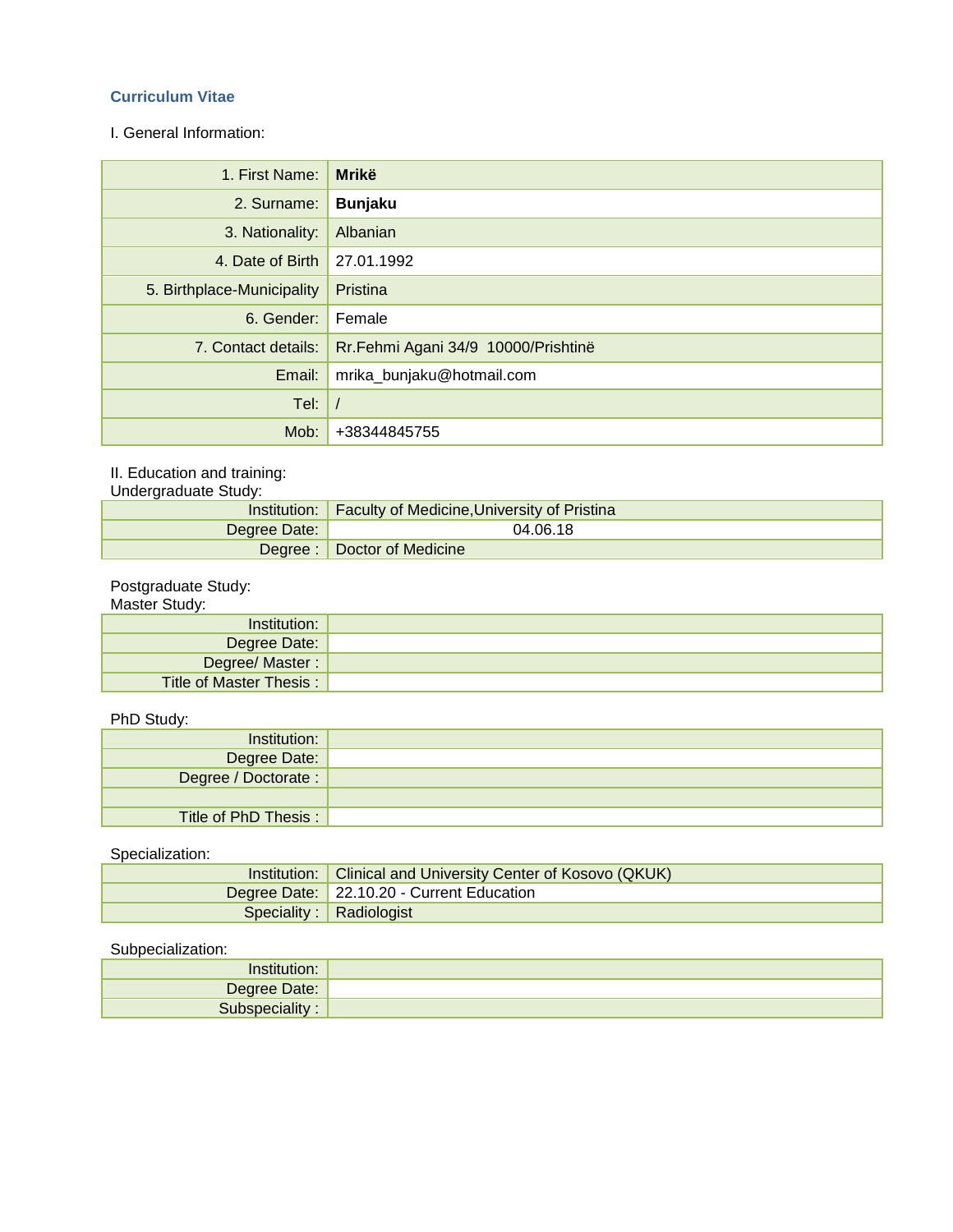# III. Preview academic experience:

|   | Chronology of gaining academic titles | Year               | <b>University</b> | Faculty                                                  | Department                                                        |
|---|---------------------------------------|--------------------|-------------------|----------------------------------------------------------|-------------------------------------------------------------------|
| a | <b>Junior Assistant</b>               |                    |                   |                                                          |                                                                   |
| C | Assistant                             | $2019 \rightarrow$ |                   | Alma Mater<br>Europaea<br>Campus<br>College<br>Rezonanca | Laboratory<br>Biochemistry<br>Pharmacy<br>Nursing<br>Physiotherap |

#### IV. Subject/s in which you are involved as teaching

| No. | Study Program:          | Subject/s            |
|-----|-------------------------|----------------------|
| ь.  | Laboratory Biochemistry | <b>Biostatistics</b> |
| 2.  | Pharmacy                | <b>Biostatistics</b> |
| -3. | Nursing                 | <b>Biostatistics</b> |
| -4. | Physiotherapy           | <b>Biostatistics</b> |

# V. Research activities: Impact Factor Points for Academic Staff

|                | Research activities - Aktiviteti shkencor                                                                                          |                                                 |                                              |                                              |  |
|----------------|------------------------------------------------------------------------------------------------------------------------------------|-------------------------------------------------|----------------------------------------------|----------------------------------------------|--|
| $\mathsf{N}$   | Specifications<br>(Specifikimi)                                                                                                    | Number of publications<br>(Numri i publikimeve) |                                              |                                              |  |
| $\circ$        |                                                                                                                                    | From the bigining (Nga<br>fillimi i karierës)   | In the past 5 years<br>(Në 5 vitet e fundit) | In the past 3 years (Në 3 vitet<br>e fundit) |  |
| 1              | Publications in the<br>papers with<br>"impact factor" as<br>author<br>Publikime në<br>revista me "impakt<br>faktor" si autor       |                                                 |                                              |                                              |  |
| $\overline{2}$ | Publications in the<br>papers with<br>"impact factor" as<br>coauthor<br>Publikime në<br>revista me "impakt<br>faktor" si koautor   |                                                 |                                              |                                              |  |
| 3              | Publications in the<br>papers without<br>"impact factor" as<br>author<br>Publikime në<br>revista pa "impact<br>faktor" si autor    |                                                 |                                              |                                              |  |
| 4              | Publications in the<br>papers without<br>"impact factor" as<br>coauthor<br>Publikime në<br>revista pa "imact<br>faktor" si koautor |                                                 |                                              |                                              |  |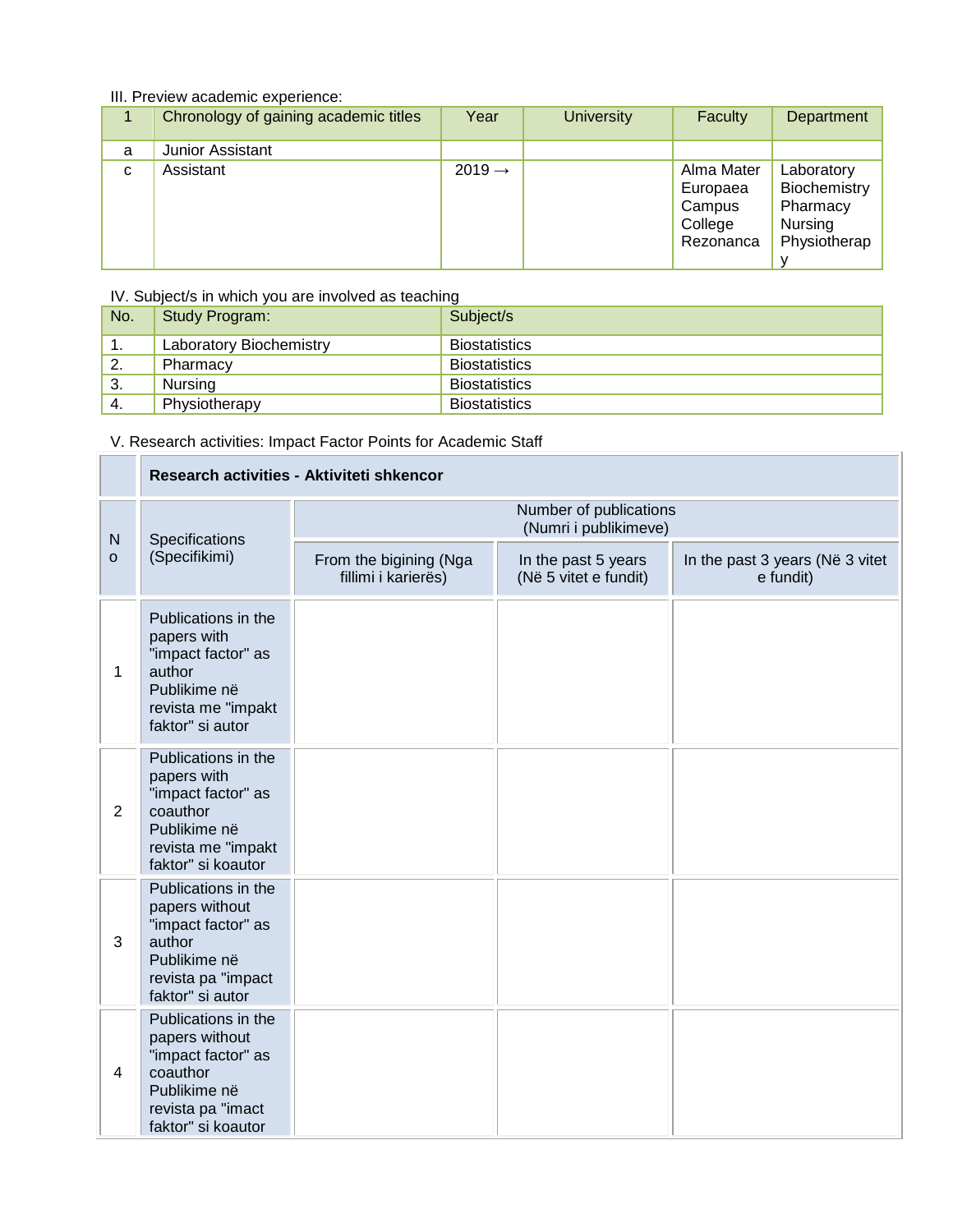| 5              | Publications in the<br>papers published<br>in Kosovo as<br>author<br>Publikime në<br>revista të Kosovës<br>si autor     |  |                                                                                                                                                                                                                                                                                                           |
|----------------|-------------------------------------------------------------------------------------------------------------------------|--|-----------------------------------------------------------------------------------------------------------------------------------------------------------------------------------------------------------------------------------------------------------------------------------------------------------|
| 6              | Publications in the<br>papers published<br>in Kosovo as<br>coauthor<br>Publikime në<br>revista të Kosovës<br>si koautor |  |                                                                                                                                                                                                                                                                                                           |
| $\overline{7}$ | Abstract from<br>scientific<br>conferences as<br>author<br>Abstrakte nga<br>konferencat<br>shkencore si autor           |  |                                                                                                                                                                                                                                                                                                           |
| 8              | Abstract from<br>scientific<br>conferences as<br>coauthor<br>Abstrakte nga<br>konferencat<br>shkencore si<br>koautor    |  | 1." Emergent Medical<br>Care, Cardiac Arrest in<br>Prehospital Environment and<br>Sport Fields"<br>First Congress and Fair of<br>Medicine, 18.10.2019-<br>19.10.2019,<br>Pristina Kosovo<br>2:"Osteochondroma".<br>First Congress and Fair of<br>Medicine, 18.10.2019-<br>19.10.2019,<br>Pristina, Kosovo |
| 9              | Scientific<br>monography as<br>author<br>Monografi<br>shkencore si autor                                                |  |                                                                                                                                                                                                                                                                                                           |
| 10             | Scientific<br>monography as<br>coauthor<br>Monografi<br>shkencore si<br>koautor                                         |  |                                                                                                                                                                                                                                                                                                           |
| 11             | Scientific books as<br>author<br>Libra shkencorë si<br>autor                                                            |  |                                                                                                                                                                                                                                                                                                           |
| 12             | Scientific books as<br>coauthor<br>Libra shkencorë si<br>koautor                                                        |  |                                                                                                                                                                                                                                                                                                           |
| 13             | Participation in                                                                                                        |  |                                                                                                                                                                                                                                                                                                           |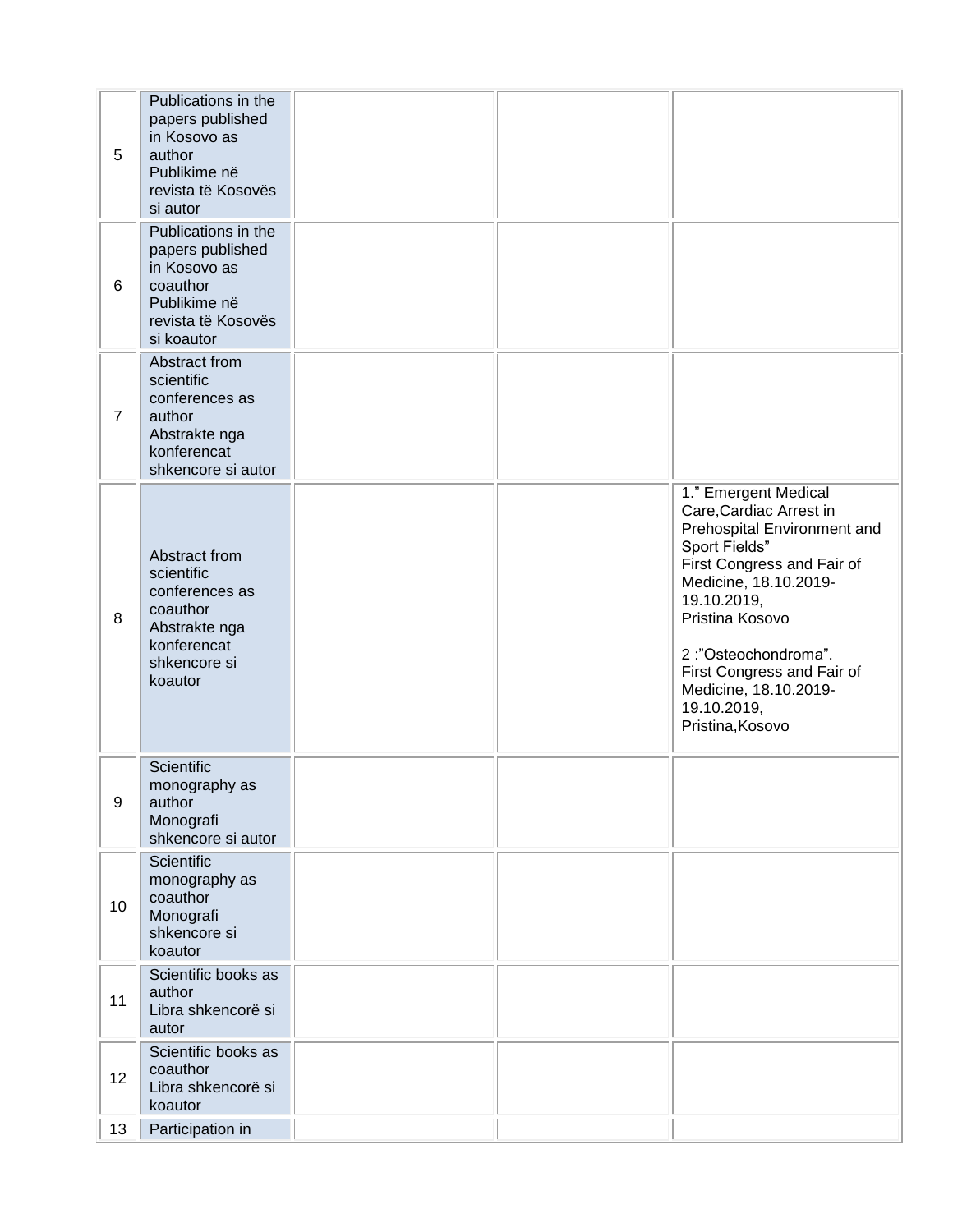|    | international<br>scientific projects<br>Pjesëmarrja në<br>projekte shkencore<br>internacionale |  |  |
|----|------------------------------------------------------------------------------------------------|--|--|
| 14 | Other contributions<br>Kontribute tjera                                                        |  |  |
| 15 | <b>University</b><br>Textbook - Tekst<br>universitar                                           |  |  |
| 16 | No. of citation of<br>your publications -<br>Nr. i citimeve të<br>publikimeve tuaja            |  |  |
|    | <b>TOTAL</b>                                                                                   |  |  |

### V.A.The data for publications/Citations

| No.            | Author, title, paper, year, volume, number, pages                                                                                                                                                                                                                                                                                                                       | "Impact<br>factor"<br>points | <b>Without</b><br>"Impact<br>factor" | Citation of your<br>publication:<br>Journal, Volum,<br>Number, pages |
|----------------|-------------------------------------------------------------------------------------------------------------------------------------------------------------------------------------------------------------------------------------------------------------------------------------------------------------------------------------------------------------------------|------------------------------|--------------------------------------|----------------------------------------------------------------------|
| $\overline{1}$ | <b>Osteochondroma-Cases Presentation</b><br>Bunjaku I <sup>1</sup> , Gjonbalaj N <sup>1</sup> , Lenjani B <sup>2</sup> *, Rashiti P <sup>2</sup> ,<br>Krasniqi B <sup>3</sup> , Bunjaku G <sup>3</sup> and Bunjaku M <sup>3</sup><br><b>Austin Surgery Case Report</b><br>Volume 5 Issue 1 -2020<br>College of Medical Sciences Rezonanca<br>Published: January 14,2020 |                              |                                      |                                                                      |

# V.B.Data for other publications

| No.      | Title, Specification | Year |
|----------|----------------------|------|
|          |                      |      |
| $\Omega$ |                      |      |
| 3        |                      |      |
| 4        |                      |      |
| 5        |                      |      |

# V.C.Presentations/Participation in Conferences, Congresses, sympossiums, etc.

| No. | Author, title, scientific meeting, abstracts book page                                                           | Oral<br>present. | Poster<br>present. | Participat<br>ion |
|-----|------------------------------------------------------------------------------------------------------------------|------------------|--------------------|-------------------|
|     | October, 2011<br><b>Professional Education</b><br>International Congress on Medicine and Law<br>Istanbul, Turkey |                  |                    |                   |
| 2   | 8-10, May, 2015<br><b>Professional Education</b><br>5th International Congress of Medical Sciences               |                  |                    |                   |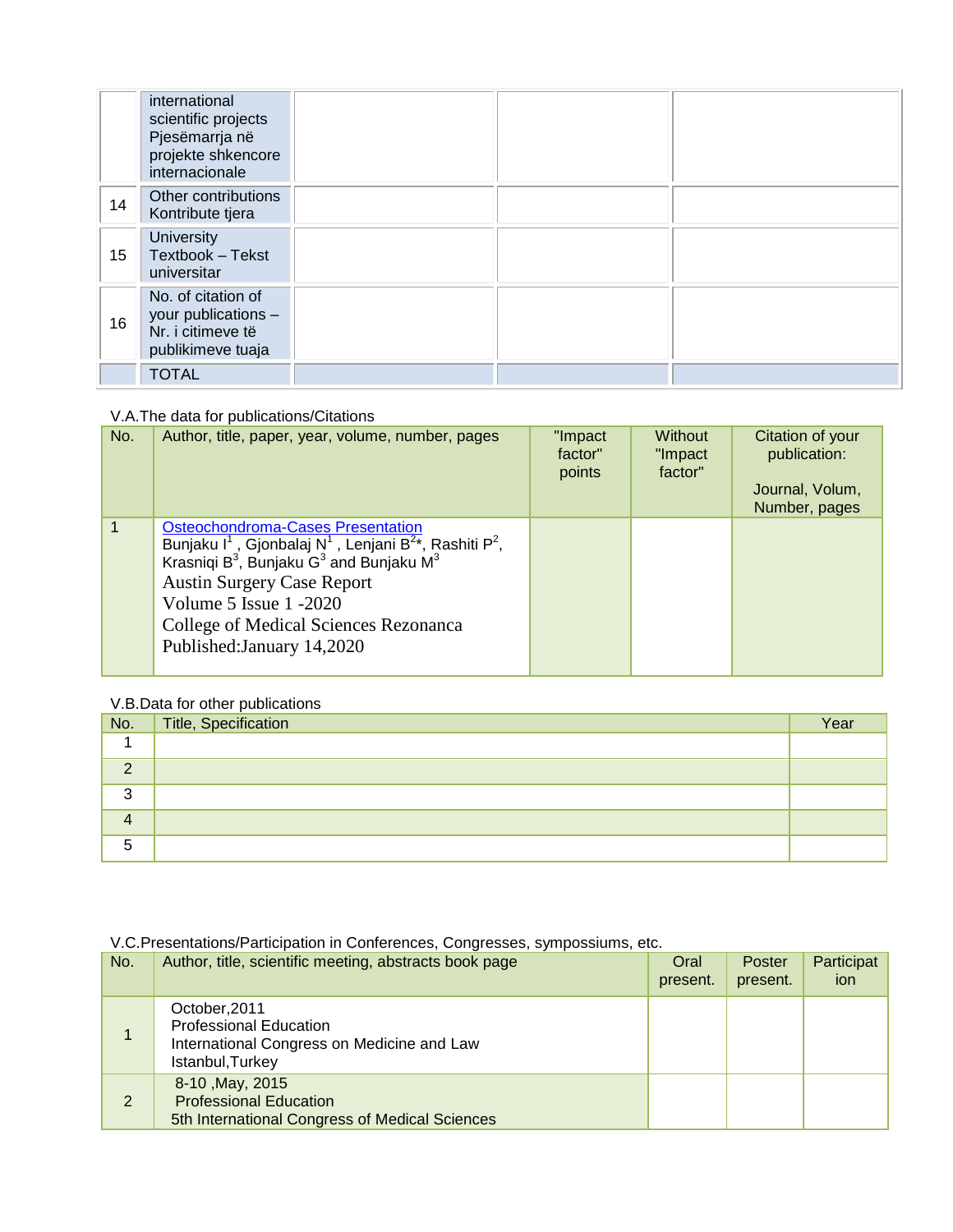|                | Prishtina, Kosovo                                                                                                                                                                                                                  |  |  |
|----------------|------------------------------------------------------------------------------------------------------------------------------------------------------------------------------------------------------------------------------------|--|--|
| 3              | 15 October 2015<br><b>Professional Education</b><br>Workshop: "Breast Cancer- Management Challenges"<br>Pristina, Kosovo                                                                                                           |  |  |
| 4              | 21 May 2016<br><b>Professional Education</b><br>Course: Emergent Basic Life Support-AED-Cardiac Arrest<br>Kamenica, Kosovo                                                                                                         |  |  |
| 5              | 28 May 2016<br><b>Professional Education</b><br>Seventh Professional Symposium<br>Radiologists Association of Kosovo<br>Pristina, Kosovo                                                                                           |  |  |
| 6              | 19-20 September<br><b>Professional Education</b><br>Professional International Metting for Continual Education<br>Pristina, Kosovo                                                                                                 |  |  |
| $\overline{7}$ | 2 December 2017<br><b>Professional Education</b><br>Thirteenth Annual Meeting of Albanian Imaging<br>Tirana, Albania                                                                                                               |  |  |
| 8              | 18-20 May, 2006<br><b>Professional Education</b><br>Second Symposium of Assocation of Kosova's radiologists<br>Pristina, Kosovo                                                                                                    |  |  |
| 9              | Attended the First Congress and Fair of Medicine, 18.10.2019-<br>19.10.2019, Pristina, Kosovo. Coauthor of the paper with the theme<br>:"Osteochondroma".<br>Pristina, Kosovo                                                      |  |  |
| 10             | Attended the First Congress and Fair of Medicine, 18.10.2019-<br>19.10.2019, Pristina, Kosovo: Coauthor of the paper: Emergent<br>Medical Care, Cardiac Arrest in Prehospital Environment and Sport<br>Fields.<br>Pristina, Kosovo |  |  |
|                |                                                                                                                                                                                                                                    |  |  |

# V.D. Scientific Interests:

| v.D. Ocionuno interests. |  |  |  |
|--------------------------|--|--|--|
| Topic:                   |  |  |  |
| Description :            |  |  |  |
| Topic:                   |  |  |  |
| Description :            |  |  |  |

# VI. Working Experience:

| Institution and<br>location: | <b>Clinical Emergency Center, Clinical and University Center of Kosovo</b><br>Pristina, Kosovo |
|------------------------------|------------------------------------------------------------------------------------------------|
| Period:                      | March 2019-September 2019                                                                      |
| Position:                    | Medical Doctor, Volunteer in Clinical Emergency Center                                         |
| Description:                 | Obtaining Anamnesis, wound processing, suturing assistance, blood pressure                     |
|                              | measurment, blood sampling, ECG realization and follow-up of patients while awaiting           |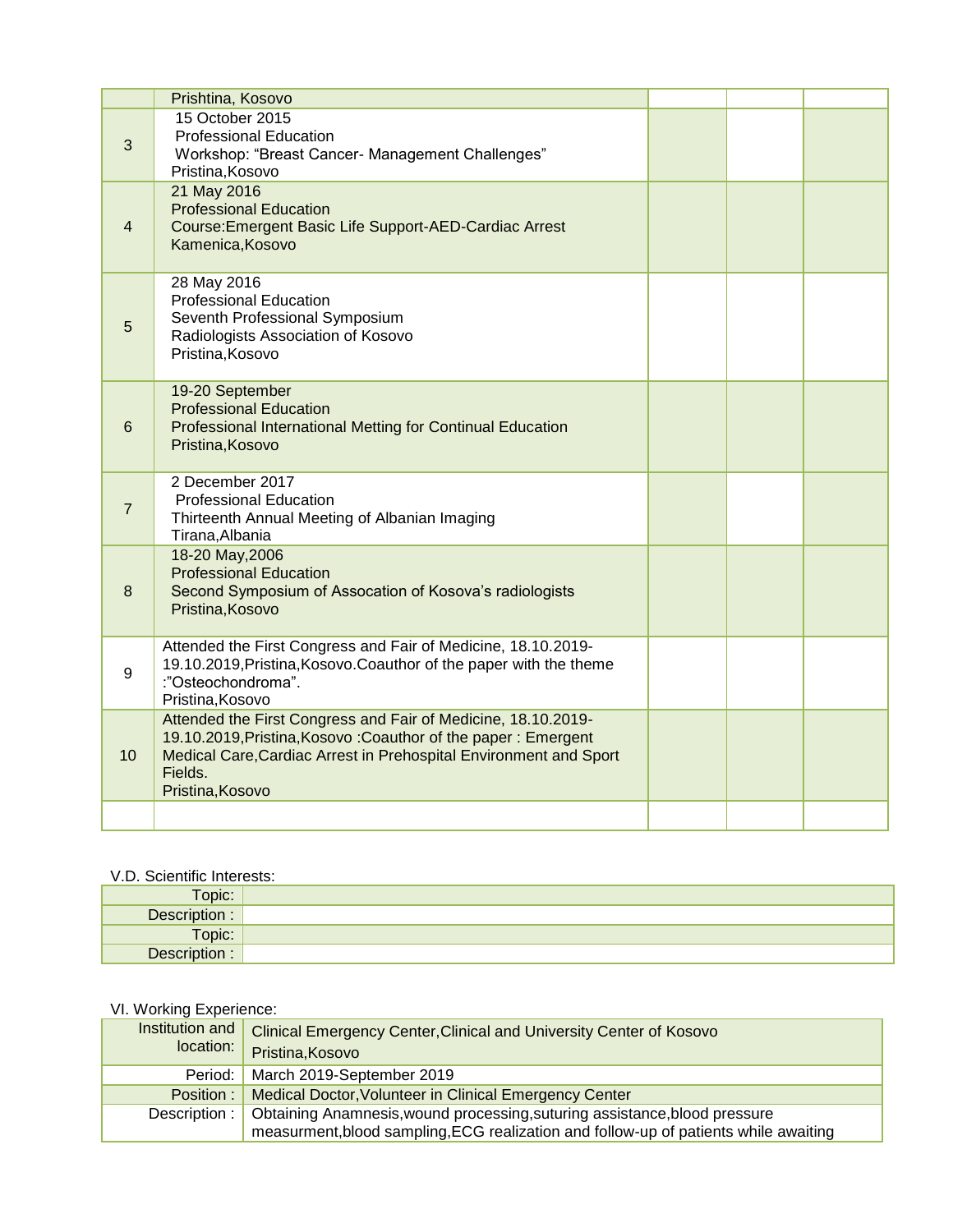|                      | analysis results.                                                                                                                      |
|----------------------|----------------------------------------------------------------------------------------------------------------------------------------|
|                      |                                                                                                                                        |
| Institution and      | <b>Bicaku Diagnostic</b>                                                                                                               |
| location:<br>Period: | Pristina, Kosovo                                                                                                                       |
| Position:            | January 2020-March 2020<br><b>Medical Doctor</b>                                                                                       |
| Description:         | Interpretation of Radiologic Images in coordiantion with the specialist doctor(supervisor).                                            |
|                      |                                                                                                                                        |
| Institution and      | <b>IKSHPK</b>                                                                                                                          |
| location:            | Pristina, Kosovo                                                                                                                       |
| Period:              | July 2020 -currently engaged                                                                                                           |
| Position :           | Medical Doctor, Volunteer in Call Center                                                                                               |
| Description :        | Obtaining anamnesis, remote triage of patients according to their symptoms and their                                                   |
|                      | contact with COVID-19 positive persons. Coordination of work with IKSHPK.                                                              |
|                      |                                                                                                                                        |
| Institution and      | Alma Mater Europaea Campus College Rezonanca                                                                                           |
| location:            | Pristina, Kosovo                                                                                                                       |
| Period:              | October 2019- currently engaged                                                                                                        |
| Position:            | <b>Teaching Assistant of Biostatistics</b>                                                                                             |
| Description :        | Teaching time with students, checking and assessing student's work, observance of                                                      |
|                      | working hours, repect of individual and collective actions and decisions of the head and the<br>bodies of the Medical Science College. |
| Institution and      | <b>SHSKUK</b>                                                                                                                          |
| location:            |                                                                                                                                        |
| Period:              | 21 October 2020-currently engaged                                                                                                      |
| Position:            | <b>Medical Doctor</b>                                                                                                                  |
| Description:         | Respect the principles of humanity and professionalism in diagnostics and counseling                                                   |
|                      | in the fight against pandemic (COVID 19 virus) in implementation of the Government                                                     |
|                      | Manual;                                                                                                                                |
|                      | Provide high standard services based on evidence-based medicine;                                                                       |
|                      | Determine the differential diagnosis and the working diagnosis in accordance with the                                                  |
|                      | symptomatology;                                                                                                                        |
|                      | Refer the patient to a family medicine specialist and to hospital care;                                                                |
|                      | Respect the hierarchy and work tasks specifics, such as; special regulations, working<br>hours, safety and routine;                    |
|                      | Assume direct responsibility for the health of citizens without bias;                                                                  |
|                      | Maintain confidentiality and provide conditions for confidential treatment;                                                            |
|                      | Be responsible for the application of optimal health standards;                                                                        |
|                      | Be a trustworthy protector, supervisor and representative;                                                                             |
|                      | Respond with professionalism and responsibility to the requests and challenges                                                         |
|                      | presented as well as to be practical at work, as well as to take responsibility for the                                                |
|                      | provision of health services;                                                                                                          |
|                      | Work in shifts, including night shifts, during holidays and weekends, as per schedule,                                                 |
|                      | and never leave the job before adequate replacement arrives;                                                                           |
|                      |                                                                                                                                        |
|                      | Have under professional and managerial supervision of the technical and support<br>staff;                                              |

### VII. Other Experiences:

| А.            | Managing experiences, projects managing, etc. | Year | <b>University</b> | Faculty | Department |
|---------------|-----------------------------------------------|------|-------------------|---------|------------|
|               |                                               |      |                   |         |            |
|               |                                               |      |                   |         |            |
| $\Omega$<br>ື |                                               |      |                   |         |            |